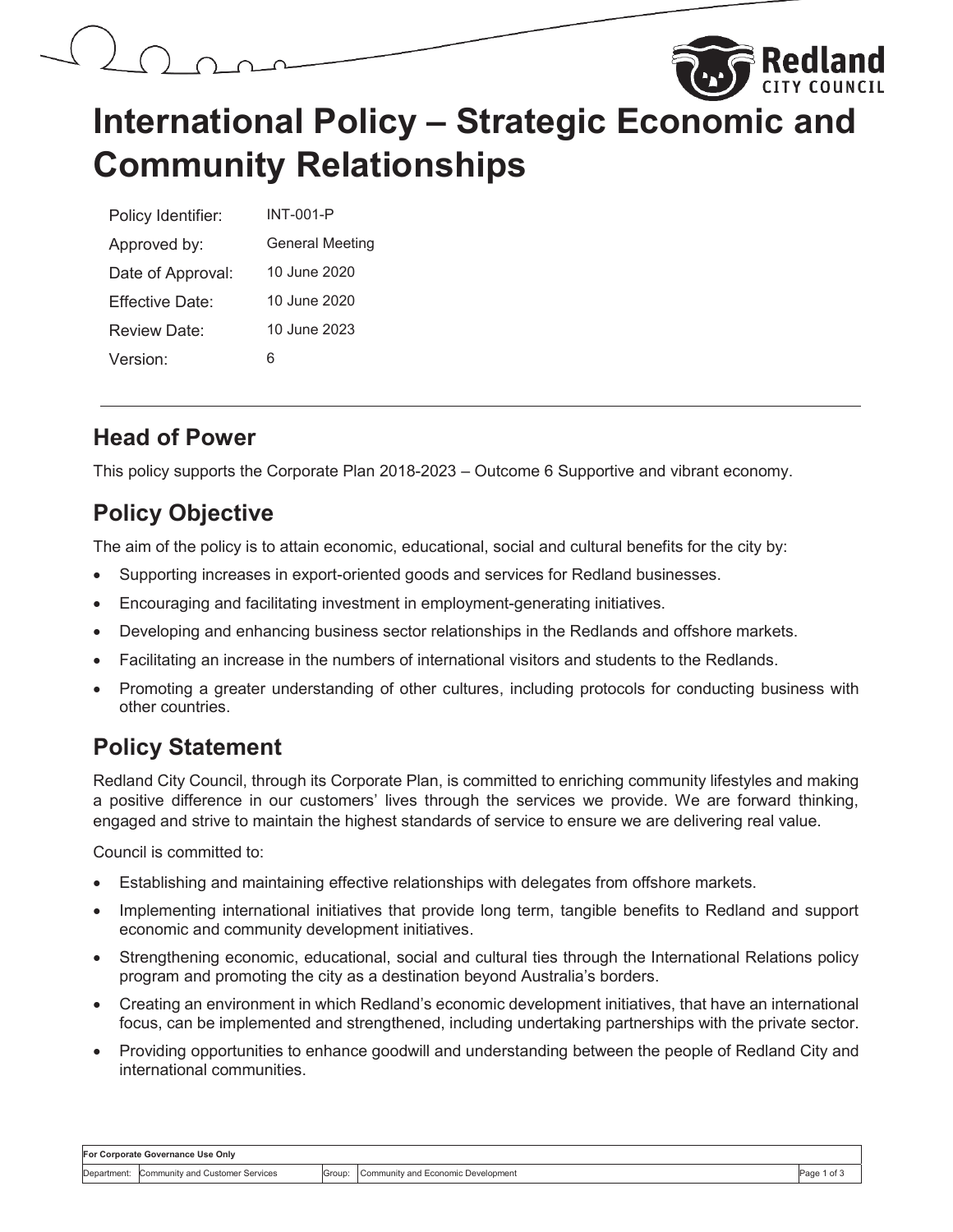# **International Policy – Strategic Economic and Community Relationships**

- Working with Federal and State Government agencies, and at a regional level, to realise international economic development opportunities and benefits for the city. This includes building on specific industry sectors as identified in the Economic Development Framework 2014-2041.
- Establishing and maintaining strong relationships with diplomatic representatives based in Queensland.
- Ensuring a rigorous assessment process is employed in evaluating the economic and community benefits and costs in establishing international relationships.
- Agreeing to utilise the following levels for managing international relationships:
	- o Friendship city
	- o Sister city.

#### **Definitions**

Nil

#### **Associated Documents**

Redland City Council Corporate Plan 2018-2023 Economic Sustainability Policy (A196600) Tourism Development Policy (A196616) Economic Development Framework 2014-2041 Redlands 2030 Community Plan

#### **Document Control**

Only Council can approve amendments to this document by resolution of a Council Meeting, with the exception of administrative amendments which can be approved by the relevant ELT member. Refer to *Policy Instrument Development Manual* for an explanation on administrative amendments (A4063988).

Any requests to change the content of this document must be forwarded to relevant Service Manager(s).

Approved documents must be submitted to the Corporate Meetings and Registers Team for registration.

#### **Version Information**

| <b>Version</b><br>number | <b>Date</b> | <b>Key Changes</b>                                                                                                                              |  |  |  |
|--------------------------|-------------|-------------------------------------------------------------------------------------------------------------------------------------------------|--|--|--|
| 5                        | May 2019    | Updated Corporate Plan                                                                                                                          |  |  |  |
|                          |             | <b>Updated Policy Objective</b>                                                                                                                 |  |  |  |
|                          |             | <b>Updated Policy Statement</b>                                                                                                                 |  |  |  |
|                          |             | Updated Related Documents to include updated Corporate Plan 2018-2023                                                                           |  |  |  |
| 6                        | August 2019 | <b>Policy Objective</b>                                                                                                                         |  |  |  |
|                          |             | Change "abroad" to "offshore markets"                                                                                                           |  |  |  |
|                          |             | Added "and"                                                                                                                                     |  |  |  |
|                          |             | <b>Policy Statement</b>                                                                                                                         |  |  |  |
|                          |             | #1 – Replaced "overseas" with "offshore" markets                                                                                                |  |  |  |
|                          |             | #6 – Added the statement "This includes building on specific industry sectors as<br>identified in the Economic Development Framework 2014-2041; |  |  |  |

| For Corporate Governance Use Only |                                 |        |                                    |             |
|-----------------------------------|---------------------------------|--------|------------------------------------|-------------|
| Department:                       | Community and Customer Services | Group: | Community and Economic Development | ືage 2 of ⊾ |